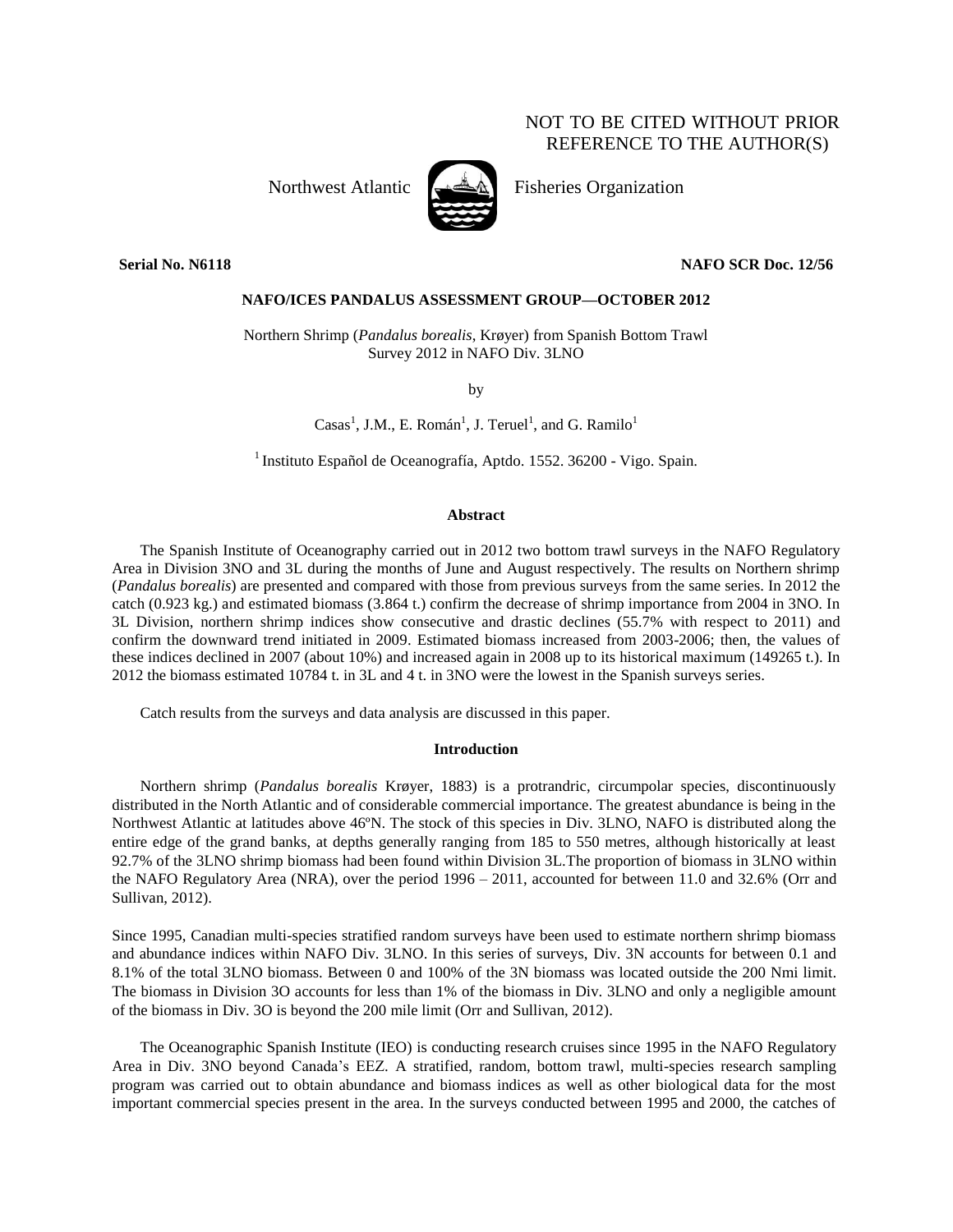northern shrimp were insignificant. This could be explained by the low efficiency of the fishing gear "pedreira", with this species (Paz *et al*., 1995), used in those years.

Since 2001, the survey was carried out on board R/V "*Vizconde de Eza*" using a Campelen 1800 net (*Walsh et al., 2001*). Despite the improvements incorporated with the new vessel and the use of a Campelen 1800 net, which is highly efficient for this species (*Vazquez*, 2002), total catches in 2001 were poor, i.e., 29 kg.

In the following years a significant increase of the catches of northern shrimp was noted in 3NO Division where catches were higher than 300 kg. Since 2007 the catches have declined to levels next to the lowest in the historical series.

Also, since 2003 a new research survey was conducted in Division 3L as an extension of the survey carried out in 3NO (Román *et al.*, 2008). The estimated biomass in 3L Division always was very superior to that estimated in 3NO. Since 2008 year the catches have declined to levels next to the lowest in the historical series.

This work presents data on the geographical distribution in the NAFO Regulatory Area (Div. 3LNO), on biomass, length frequencies, age structure and length-weight relationship of catches of northern shrimp on Spanish bottom trawl surveys 2012.

#### **Materials and Methods**

The 2012 Spanish bottom trawl surveys were carried out in June, from  $3<sup>th</sup>$  to  $21<sup>th</sup>$ , in 3NO and from  $28<sup>th</sup>$  July to 20<sup>th</sup> August in 3L following set guidelines previously established for the series of Spanish research surveys (Walsh *et al.*, 2001). These surveys took place in Div. 3NO and 3L, with a total of 122 and 98 valid hauls respectively ranging depths between 40 and 1450 m approximately. This year all strata were surveyed.

Shrimp samples of approximately 1.5 kg were taken to determine length frequencies in hauls where the amount and good condition of the specimens caught permitted to sample them. Males and females were separated with reference to the endopod of the first pleopod (Rasmussen, 1953). Following this criterion, individuals that were in the middle of a sex change were considered as females. The females were differentiated into mature and immature, following the sternal spines criteria (McCray, 1971). Ovigerous females were considered as an independent group not included within the mature females.

Individuals were measured onboard by noting the distance from the base of the eye to the posterior mid dorsal point of the carapace -CL- (Shumway *et al*., 1985). Such measurements were made to the lower half millimetre using electronic callipers.

Furthermore, in 2012 survey some samples were frozen onboard to determine the length-weight relationship in the laboratory. 63 and 5253 individuals were selected in 3NO and 3L Divisions respectively, dried and weighed with a precision of 0.1g to calculate the length-weight relationship in each Division.

### **Results and Discussion**

The Table 1 shows the catches, biomass and standard errors estimated by swept area method of northern shrimp from the Spanish multi-species surveys, carried out by IEO Vigo from 1995-2012 in the NAFO Div. 3NO and from 2003-2012 in Division 3L. In the summer of 2005 the research survey could not be carried out in Division 3L. From the year 2002 an abrupt increase with respect to earlier years occurred in 3NO Division, both in terms of catch and biomass (Diaz *et al*., 2002). These initial data were considered with caution due to the fact that, until 2001, the "Pedreira" gear used as a sampler (Paz *et al*., 1995) was not efficient for catching shrimp. However, although in 2001, the gear "type Pedreira" was changed for a new type "Campelen 1800" (Walsh *et al*., 2001) with high efficiency for catching this species (Vazquez, 2002), the catches and biomass estimated stayed at low levels.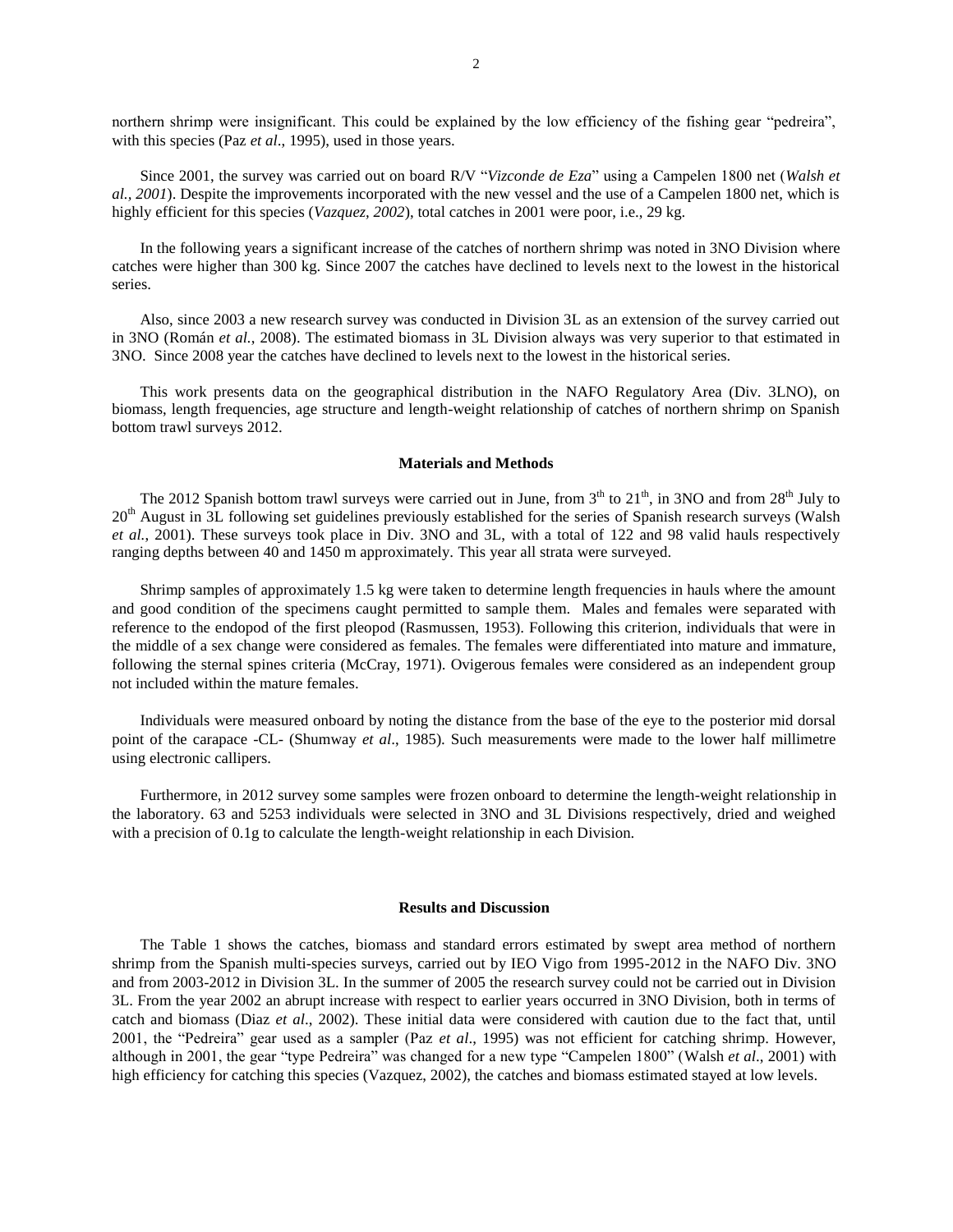After 2002 year, the increase in northern shrimp catch in 3NO was confirmed, in terms of the period 1995-2001 although in the last five years both the catches and estimated biomasses of shrimp have decreased markedly to levels of biomass in 2012 around 4 t. (Figure 1).

Unlike 3NO, the estimated biomass in Division 3L since the beginning of the new survey in 2003 showed a general upward trend from 63647 t. in 2003 to 149265 t. in 2008. This trend changed in 2009 with the strong decline of the biomass estimated (74091 t., about 50% with respect to 2008) and since then the biomass has decreased. In 2012, the estimated biomass was 10784 t, which represents a decrease of 55.7%.

The distribution of northern shrimp catches in the Spanish trawl survey 2012 is shown in Figure 2. As in previous years the main catches were located at medium depths from 51 to 200 fathoms (93- 350 m) in Div. 3L. In 3NO Division the catches were residuals.

The tables 2 and 3 show the shrimp biomass by depth strata from 1995 to 2012 surveys in Divisions 3NO and from 2003 to 2012 in 3L. Although it is considered that the shrimp in Div. 3LNO is distributed along the entire edge of the grand banks, at depths generally ranging from 51 to 300 fathoms (93-550 m.), the depth of the bulk of biomass present differences in 3L and 3NO Divisions. While in 3L Division practically the total of the biomass (>95%) was produced all years in depths lower than 200 ft., in 3NO the percentage of the estimated biomass in depths lower than 200 ft. varied along the years, showing a deeper distribution in 2004, 2005 and 2011 where the percentage of the shrimp catches was in depths bigger than 200 ft.

The length distribution by sex estimated in the 3NO and 3L are presented in tables 4, 5 and figure 3. The main modes were around 21 mm. for males and 24 mm. for females. In 2012 the sex ratio was similar in both Divisions, showing a higher percentage of the males.

The MIX modal size analysis programme was used with the length distribution by sex estimated in 3L Divisions (Table 6). From the cited analysis the males presented three modes at 15.3, 18.5 and 21.1 mm. corresponding with ages 2, 3 and 4 respectively. The sex change occurs mainly at ages 3 and 4. The females showed several modes at 18.9, 22.2, 24.4 and 26.7 mm. (ages 3, 4, 5 and 6 respectively).

The Table 7 shows the length-weight relationship estimated in 2012 surveys by sex and maturity stage as well the parameters of the relationship, number of specimens sampled and determination coefficient  $R^2$ .

#### **References**

- Díaz, P., T. Patrocinio, and X. Paz. 2002. Increased Catches of Northern Shrimp (*Pandalus borealis*, Krøyer) in a 2002 Spanish Bottom Trawl Survey in NAFO Division 3N. *NAFO SCR Doc*., No. 143. Serial No.N4772, 11p.
- McCRay, J.A. 1971. Sternal spines as a characteristic for differentiating between females of some Pandalidae. *J. Fish. Res. Bd. Can.*, **28**: 98-100.
- Orr, D. C. and D. J. Sullivan. 2012. Divisions 3LNO Northern Shrimp (*Pandalus borealis*) Interim Monitoring Update. *NAFO SCR Doc., No.* 43. Serial No. N6076, 17 p.
- Paz, X., J. Martínez, and E. De Cárdenas. 1995. Preliminary results from the 95 Spanish bottom trawl survey in the NAFO Regulatory Area for Divisions 3NO. *NAFO SCR Doc*., No. 55. Serial No. N2568, 10 p.
- Rasmussen, B. 1953. On the geographical variation in growth and sexual development of the Deep Sea Prawn (*Pandalus borealis*, Kr.) . *Norweg. Fish. And Mar. invest. Rep*., **10** (3):1-160.
- Román, E., C. González-Iglesias, Á. Armesto, and D. González-Troncoso. 2008. Results for the Spanish Survey in the NAFO Regulatory Area of Division 3L for the period 2003-2007. *NAFO SCR Doc*., No. 20. Serial No. N5514, 25p.
- Shumway, S.E., H. C. Perkins, D. F. Schick, and A. P. Stikney. 1985. Synopsis of biological data on the Pink Shrimp (*Pandalus borealis*, Krøyer,1838). *NOAA Techn. Rep.* NMFS **30**, 57 p.
- Vázquez, A. 2002. Catchability comparison between Lofoten and Campelen gears. *NAFO SCR. Doc.,* No.74. Serial No. N4688, 7p.
- Walsh, S. J., X. Paz, and P. Durán. 2001. A preliminary investigation of the efficiency of Canadian and Spanish survey bottom trawls on the southern Grand Bank. *NAFO SCR. Doc*., No. 74. Serial No. N4453, 18 p.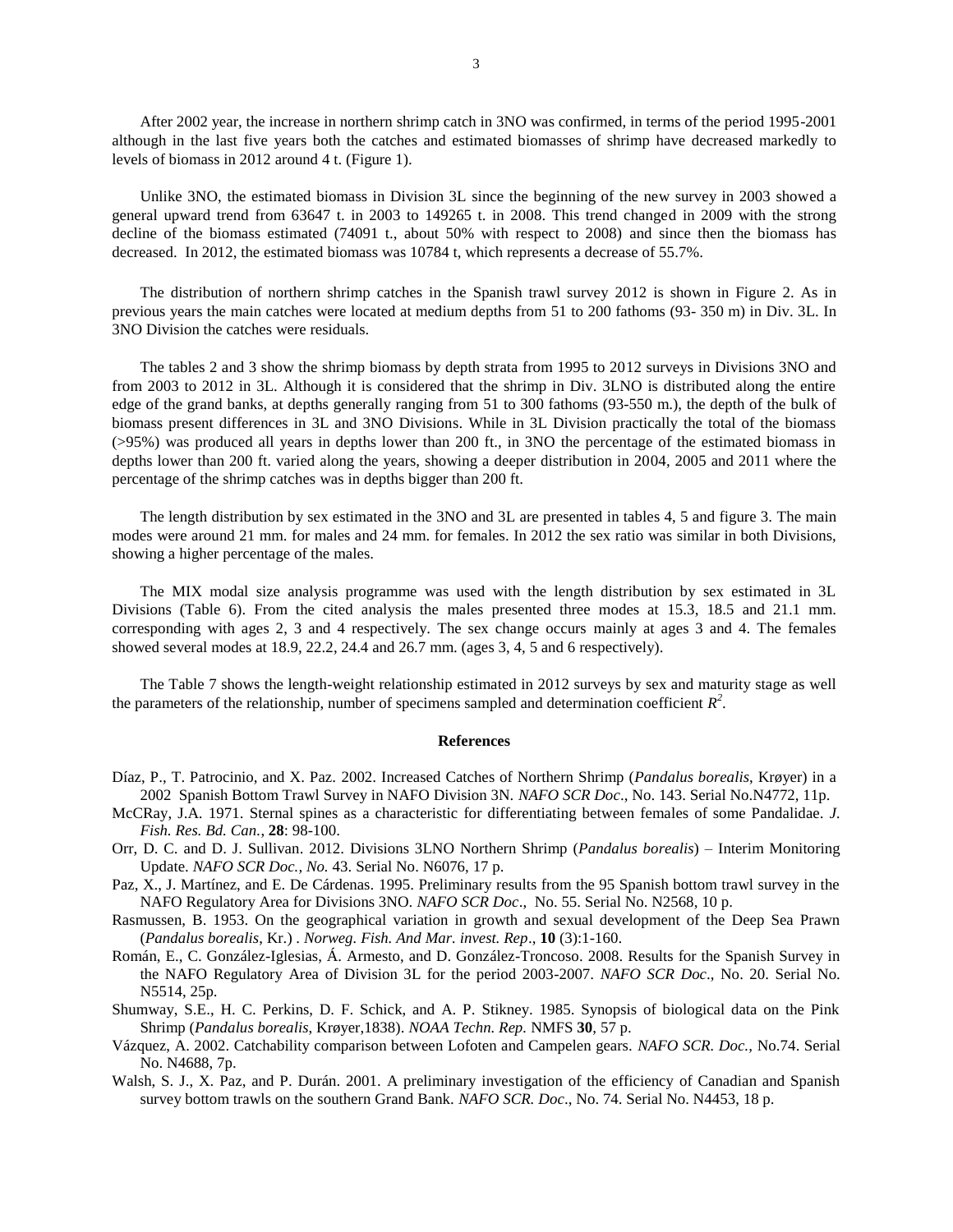|                   | 3NO            |           |                |  |
|-------------------|----------------|-----------|----------------|--|
| Year              | <b>Biomass</b> | Catch     |                |  |
|                   | tons           | Std. err. | (kg)           |  |
| 1995 <sup>1</sup> | 14             | 13        | 5              |  |
| 1996 <sup>1</sup> | 18             | 17        | 2              |  |
| 1997 <sup>1</sup> | 1              | 1         | $\overline{0}$ |  |
| 19981             | 23             | 17        | 5              |  |
| 1999 <sup>1</sup> | 81             | 36        | 13             |  |
| 2000 <sup>1</sup> | 26             | 9         | 6              |  |
| $2001^2$          | 178            | 72        | 29             |  |
| $2002^2$          | 2043           | 814       | 408            |  |
| $2003^2$          | 1618           | 716       | 325            |  |
| $2004^2$          | 2654           | 1693      | 550            |  |
| $2005^2$          | 1627           | 590       | 368            |  |
| $2006^2$          | 1274           | 352       | 278            |  |
| $2007^2$          | 401            | 285       | 71             |  |
| 2008 <sup>2</sup> | 144            | 98        | 24             |  |
| $2009^2$          | 140            | 111       | 33             |  |
| $2010^2$          | 114            | 35        | 21             |  |
| $2011^2$          | 37             | 24        | 9              |  |
| $2012^2$          | 4              | 3         | $\mathbf{1}$   |  |

**Table 1**.- Northern shrimp biomass estimated by swept area (t), standard error and catches (kg) from Spanish bottom trawl surveys in NAFO Div. 3NO, 1995-2012 and 3L 2003-2012.

| ×             |  |
|---------------|--|
| ۰,<br>×<br>۰. |  |

|          |                | JL           |       |  |  |
|----------|----------------|--------------|-------|--|--|
| Year     | <b>Biomass</b> | Catch        |       |  |  |
|          | tons           | Std. err     |       |  |  |
| 1995     |                |              |       |  |  |
| 1996     |                |              |       |  |  |
| 1997     |                |              |       |  |  |
| 1998     |                |              |       |  |  |
| 1999     |                |              |       |  |  |
| 2000     |                |              |       |  |  |
| 2001     |                |              |       |  |  |
| 2002     |                |              |       |  |  |
| $2003^2$ | 63647          | 20105        | 5836  |  |  |
| $2004^2$ | 94270          | 40332        | 5093  |  |  |
| 2005     |                | Not surveyed |       |  |  |
| $2006^2$ | 125850         | 12690        | 17805 |  |  |
| $2007^2$ | 113402         | 13445        | 18098 |  |  |
| $2008^2$ | 149265         | 48489        | 23720 |  |  |
| $2009^2$ | 74091          | 37999        | 12173 |  |  |
| $2010^2$ | 37803          | 9836         | 6103  |  |  |
| $2011^2$ | 24346          | 4449         | 4092  |  |  |
| $2012^2$ | 10784          | 3724         | 1838  |  |  |

Pedreira codend 35 mm. mesh size. 2 Campelen codend 44 mm. mesh size. (inner codend 20mm)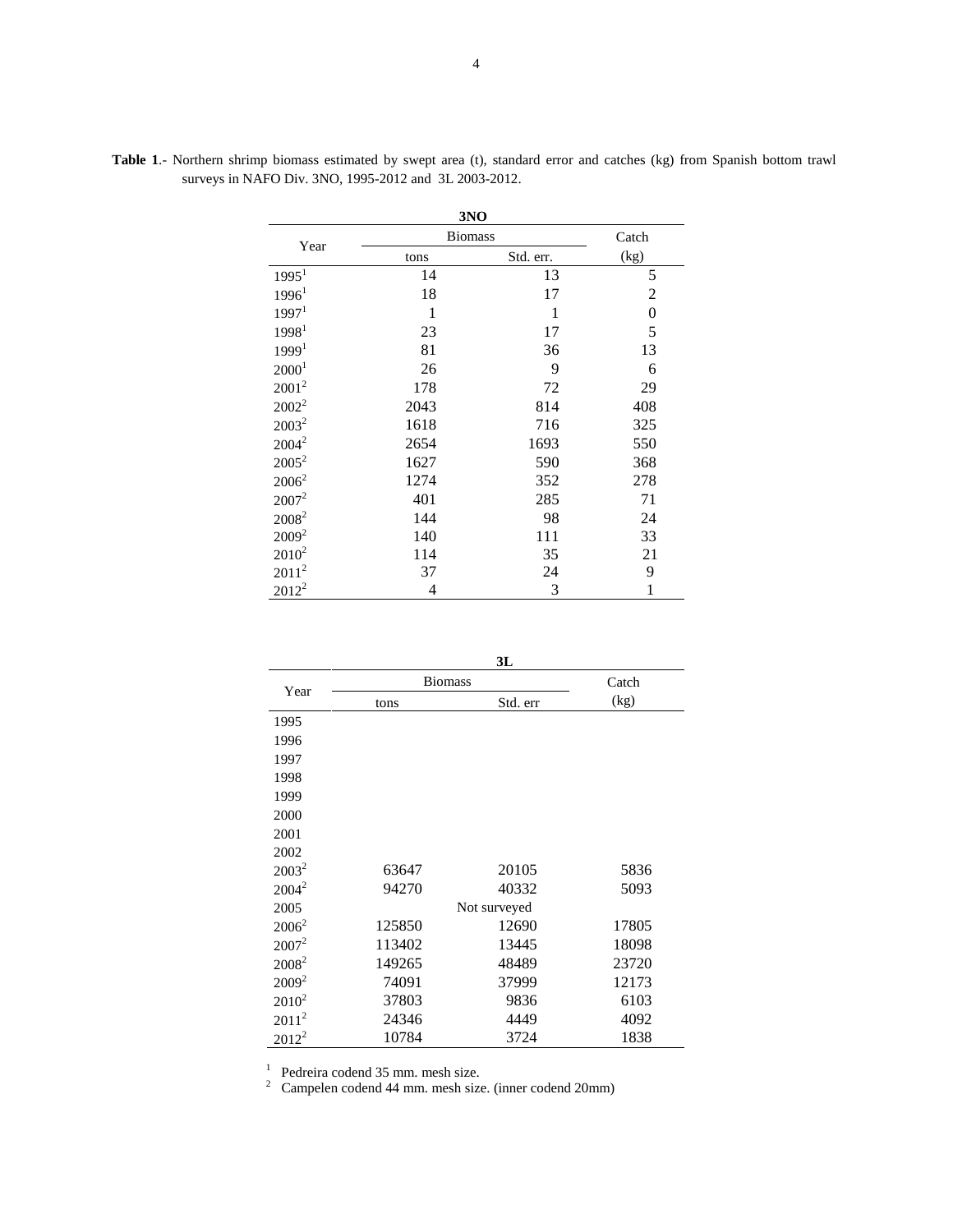**Table 2**.- Northern shrimp biomass (kg.) by strata from Spanish bottom trawl survey 1995-2012 in NAFO Div. 3NO.

| Stratum              | Area<br>Mn <sup>2</sup> | Depth range fth. | 1995           | 1996             | 1997           | 1998         | 1999             | 2000             | 2001             | 2002             | 2003             | 2004             | 2005             | 2006         | 2007           | 2008             | 2009             | 2010           | 2011             | 2012             |
|----------------------|-------------------------|------------------|----------------|------------------|----------------|--------------|------------------|------------------|------------------|------------------|------------------|------------------|------------------|--------------|----------------|------------------|------------------|----------------|------------------|------------------|
| 375                  | 271                     | $0 - 30$         | $\mathbf{0}$   | $\mathbf{0}$     |                | $\mathbf{0}$ | $\mathbf{0}$     | $\theta$         | 3453             | $\overline{0}$   | 25               | $\boldsymbol{0}$ | $\overline{0}$   | 1989         | $\mathbf{0}$   | $\mathbf{0}$     | $\boldsymbol{0}$ | $\overline{0}$ | $\mathbf{0}$     | $\mathbf 0$      |
| 376                  | 1334                    | $0 - 30$         | $\overline{0}$ | $\boldsymbol{0}$ |                | $\mathbf{0}$ | $\theta$         | $\mathbf{0}$     | 1270             | $\mathbf{0}$     | $\overline{0}$   | $\overline{0}$   | 341              | 4203         | $\mathbf{0}$   | $\mathbf{0}$     | $\boldsymbol{0}$ | $\mathbf{0}$   | 86               | $\mathbf 0$      |
| 353                  | 269                     | $31 - 50$        | $\Omega$       | $\Omega$         |                | $\Omega$     | $\Omega$         | $\Omega$         | 79               | $\mathbf{0}$     | 48               | $\Omega$         | $\overline{0}$   | $\mathbf{0}$ | 126            | $\mathbf{0}$     | 16               | $\mathbf{0}$   | $\mathbf{0}$     | 148              |
| 360                  | 2783                    | $31 - 50$        | $\theta$       | $\Omega$         |                | $\theta$     | $\theta$         | $\mathbf{0}$     | 26423            | 1457             | 3470             | 24               | $\mathbf{0}$     | $\mathbf{0}$ | 445            | $\mathbf{0}$     | 110              | 1317           | 33               | $\mathbf 0$      |
| 374                  | 214                     | $31 - 50$        | $\Omega$       | $\Omega$         |                | $\Omega$     | $\theta$         | $\Omega$         | 178              | $\mathbf{0}$     | $\boldsymbol{0}$ | $\boldsymbol{0}$ | $\overline{0}$   | $\Omega$     | 62             | $\mathbf{0}$     | $\mathbf{0}$     | $\overline{0}$ | 29               | $\Omega$         |
| 354                  | 246                     | 51-100           | $\theta$       | $\Omega$         |                | $\theta$     | $\mathbf{0}$     | $\mathbf{0}$     | 87612            | $\mathbf{0}$     | 292              | 6917             | $\overline{0}$   | $\mathbf{0}$ | 14             | $\mathbf{0}$     | $\mathbf{0}$     | 55             | 196              | 0                |
| 359                  | 421                     | 51-100           | $\Omega$       | $\Omega$         |                | $\Omega$     | 1389             | $\Omega$         | 6348             | 847              | 1309             | 43               | 41               | 22           | 98             | 42               | $\theta$         | 543            | 47               | 0                |
| 377                  | 100                     | 51-100           | $\overline{0}$ | $\Omega$         |                | $\Omega$     | 208              | 44               | $\overline{0}$   | 2020             | 751              | 1471             | 3742             | 3704         | 83             | 60               | 40               | $\overline{0}$ | 129              | 0                |
| 382                  | 343                     | 51-100           |                | $\Omega$         |                | $\Omega$     | 213              | 206              |                  | 112695           | 302              | 297              | 825              | 944          | 191            | 4131             | $\overline{0}$   | $\overline{0}$ | $\mathbf{0}$     | 0                |
| 355                  | 74                      | 101-150          |                | $\Omega$         |                | $\theta$     | $\mathbf{0}$     | $\theta$         | 15170            | 147              | 7635             | 6146             | 6183             | 9179         | 262            | 204              | $\mathbf{0}$     | 961            | $\overline{0}$   | $\Omega$         |
| 358                  | 225                     | 101-150          | $\mathbf{0}$   | $\Omega$         |                | $\Omega$     | 30129            | $\boldsymbol{0}$ | 717              | 3261             | 3900             | 10289            | 32548            | 258          | 2357           | 2902             | $\theta$         | 17220          | 34               | $\Omega$         |
| 378                  | 139                     | 101-150          | $\mathbf{0}$   | $\Omega$         |                | 8968         | 10998            | 1196             | 17004            | 680353           | 11429            | 772              | 3985             | 10066        | 1357           | 481              | 73               | 192            | $\overline{0}$   | $\mathbf 0$      |
| 381                  | 144                     | 101-150          |                | $\Omega$         |                | 63           | 11205            | 122              |                  | 84984            | 20648            | 225280           | 1486             | 75176        | 303300         | 114294           | 466              | 25403          | $\mathbf{0}$     | $\Omega$         |
| 356                  | 47                      | 151-200          |                | $\Omega$         |                | $\Omega$     | $\mathbf{0}$     | $\mathbf{0}$     | 137              | $\overline{0}$   | 1337             | 12937            | 8046             | 2683         | 213            | 635              | 39               | 409            | 19               | 28               |
| 357                  | 164                     | 151-200          | $\overline{0}$ | 18097            |                | $\theta$     | $\mathbf{0}$     | $\mathbf{0}$     | 606              | 16414            | 425145           | 163606           | 38796            | 114178       | 9307           | 1249             | 959              | 14877          | 7269             | 3483             |
| 379                  | 106                     | 151-200          | $\overline{0}$ | $\mathbf{0}$     | 720            | $\Omega$     | 135              | $\mathbf{0}$     | 12511            | 70342            | 254080           | 7709             | 329867           | 116970       | 12146          | 2238             | 5079             | 15709          | 87               | 111              |
| 380                  | 96                      | 151-200          |                | $\Omega$         |                | 1024         | 9346             | 10240            |                  | 1000960          | 698502           | 258603           | 120866           | 607392       | 6488           | 11379            | 125767           | 26518          | $\mathbf{0}$     | 0                |
| 721                  | 65                      | 201-300          |                | $\Omega$         |                | $\mathbf{0}$ | $\boldsymbol{0}$ | $\boldsymbol{0}$ | 2889             | 3282             | 1112             | 852              | 256              | 3054         | $\mathbf{0}$   | 257              | 318              | 6              | 6339             | 11               |
| 723                  | 155                     | 201-300          |                | $\Omega$         |                | $\Omega$     | 16872            | $\boldsymbol{0}$ | $\overline{0}$   | 12667            | 92831            | 44044            | 3333             | 53799        | 14615          | 90               | $\mathbf{0}$     | 916            | $\mathbf{0}$     | $\mathbf 0$      |
| 725                  | 105                     | 201-300          | 14315          | $\Omega$         |                | $\theta$     | $\theta$         | $\mathbf{0}$     | 271              | 527              | 91803            | 1814540          | 748369           | 206794       | 47133          | 578              | 239              | 7745           | 335              | $\mathbf 0$      |
| 727                  | 96                      | 201-300          |                | $\Omega$         |                | 13213        | $\theta$         | 11429            |                  | 28660            | 2119             | 98477            | 326841           | 62635        | 1248           | 3172             | 179              | 632            | 32               | $\Omega$         |
| 722                  | 84                      | 301-400          |                | $\Omega$         |                | $\theta$     | 37               | 734              | 2890             | 60               | 156              | $\mathbf{0}$     | 36               | $\mathbf{0}$ | $\mathbf{0}$   | $\mathbf{0}$     | $\mathbf{0}$     | $\overline{0}$ | $\overline{0}$   | 0                |
| 724                  | 124                     | 301-400          | $\mathbf{0}$   | $\Omega$         |                | $\theta$     | $\mathbf{0}$     | $\theta$         | $\boldsymbol{0}$ | 55               | 628              | 58               | 165              | 53           | 213            | $\mathbf{0}$     | $\overline{0}$   | $\mathbf{0}$   | $\mathbf{0}$     | $\mathbf 0$      |
| 726                  | 72                      | 301-400          | $\Omega$       | $\Omega$         |                | $\theta$     | $\theta$         | $\mathbf{0}$     | $\overline{0}$   | $\overline{7}$   | 54               | 2048             | $\mathbf{0}$     | 406          | 170            | $\mathbf{0}$     | 5351             | 146            | 22656            | 83               |
| 728                  | 78                      | 301-400          |                | $\Omega$         |                | $\theta$     | $\overline{0}$   | 1671             |                  | 7280             | $\mathbf{0}$     | $\boldsymbol{0}$ | 86               | 135          | $\overline{0}$ | $\boldsymbol{0}$ | 41               | 146            | $\boldsymbol{0}$ | $\mathbf 0$      |
| 752                  | 131                     | 401-500          |                |                  |                | $\Omega$     | $\theta$         | $\mathbf{0}$     |                  | 86               | $\mathbf{0}$     | 49               | 222              | 58           | 309            | $\mathbf{0}$     | 143              | 136            | $\bf{0}$         | $\mathbf 0$      |
| 756                  | 101                     | 401-500          |                |                  |                | $\theta$     | $\theta$         | $\theta$         | $\boldsymbol{0}$ | $\mathbf{0}$     | 46               | 42               | 869              | 84           | 27             | 84               | 391              | $\mathbf{0}$   | $\bf{0}$         | 0                |
| 760                  | 154                     | 401-500          |                |                  |                | $\Omega$     | $\theta$         | $\Omega$         | $\overline{0}$   | $\theta$         | 283              | 49               | $\overline{0}$   | $\mathbf{0}$ | 590            | $\mathbf{0}$     | $\theta$         | $\Omega$       | $\bf{0}$         | $\Omega$         |
| 764                  | 100                     | 401-500          |                |                  |                | $\Omega$     | $\Omega$         | $\Omega$         | 42               | $\Omega$         | $\Omega$         | $\Omega$         | $\theta$         | $\mathbf{0}$ | $\Omega$       | $\mathbf{0}$     | $\theta$         |                | $\overline{0}$   | $\theta$         |
| 753                  | 138                     | 501-600          |                |                  |                |              | $\Omega$         | $\Omega$         |                  | $\mathbf{0}$     | $\theta$         | $\Omega$         | $\overline{0}$   | 166          | $\Omega$       | $\theta$         | $\theta$         |                | $\theta$         | $\theta$         |
| 757                  | 102                     | 501-600          |                |                  |                | $\theta$     | $\theta$         | $\Omega$         |                  | 204              | $\theta$         | $\Omega$         | 27               | $\mathbf{0}$ | 67             | $\mathbf{0}$     | $\overline{0}$   | 14             | $\Omega$         | 0                |
| 761                  | 171                     | 501-600          |                |                  |                | $\Omega$     | $\Omega$         | $\Omega$         | $\boldsymbol{0}$ | $\boldsymbol{0}$ | $\Omega$         | $\Omega$         | $\boldsymbol{0}$ | $\Omega$     | 99             | $\overline{0}$   | $\overline{0}$   | $\Omega$       | $\Omega$         | 0                |
| 765                  | 124                     | 501-600          |                | $\Omega$         |                |              | $\theta$         | $\Omega$         | $\overline{0}$   | 37               | $\theta$         | $\Omega$         | $\Omega$         | $\Omega$     | $\Omega$       | $\Omega$         | $\theta$         | $\Omega$       | $\theta$         | 0                |
| 754                  | 180                     | 601-700          |                |                  |                |              | $\theta$         | $\mathbf{0}$     |                  | $\overline{0}$   | $\theta$         | $\theta$         | $\overline{0}$   | $\theta$     | $\theta$       | 207              | $\overline{0}$   | 96             | $\overline{0}$   | 0                |
| 758                  | 99                      | 601-700          |                |                  |                |              | $\theta$         | 94               |                  | 16302            | $\theta$         | 19               | 88               | $\Omega$     | $\Omega$       | $\mathbf{0}$     | $\theta$         | $\Omega$       | $\mathbf{0}$     | 0                |
| 762                  | 212                     | 601-700          |                |                  |                |              | $\theta$         | $\mathbf{0}$     | $\boldsymbol{0}$ | 85               | $\boldsymbol{0}$ | $\overline{0}$   | $\theta$         | $\theta$     |                | $\boldsymbol{0}$ | $\overline{0}$   | $\theta$       | $\theta$         | $\Omega$         |
| 766                  | 144                     | 601-700          |                |                  |                |              | $\Omega$         | $\Omega$         |                  | 19               | 58               | $\Omega$         | $\Omega$         | $\Omega$     |                | $\Omega$         | $\Omega$         | 32             | $\bf{0}$         | 0                |
| 755                  | 385                     | 701-800          |                |                  |                |              | $\theta$         | 89               |                  | $\mathbf{0}$     | 174              | $\Omega$         | 68               | $\mathbf{0}$ | $\Omega$       | 1839             | $\theta$         | $\overline{0}$ | $\theta$         | 0                |
| 759                  | 127                     | 701-800          |                |                  |                | $\Omega$     | $\Omega$         | $\Omega$         |                  | 17               | $\theta$         | 48               | $\overline{0}$   | $\Omega$     |                | $\mathbf{0}$     | $\theta$         | 965            | $\Omega$         | $\Omega$         |
| 763                  | 261                     | 701-800          |                |                  |                | $\Omega$     | $\theta$         | $\mathbf{0}$     |                  | $\mathbf{0}$     | $\mathbf{0}$     | $\mathbf{0}$     | $\overline{0}$   | $\mathbf{0}$ |                | $\boldsymbol{0}$ | $\overline{a}$   |                | $\overline{0}$   | $\theta$         |
| 767                  | 158                     | 701-800          |                |                  |                | $\theta$     | $\mathbf{0}$     | $\mathbf{0}$     |                  | $\overline{0}$   | $\theta$         | $\theta$         | $\mathbf{0}$     | $\mathbf{0}$ |                | $\mathbf{0}$     |                  |                | $\mathbf{0}$     | $\boldsymbol{0}$ |
| Biomass (t.)         |                         |                  | 14             | 18               | $\overline{1}$ | 23           | 81               | 26               | 178              | 2043             | 1618             | 2654             | 1627             | 1274         | 401            | 144              | 139              | 114            | 37               | $\overline{4}$   |
| Std. Error (t.)      |                         |                  | 13             | 17               | $\mathbf{1}$   | 17           | 36               | 9                | 72               | 814              | 716              | 1693             | 590              | 352          | 285            | 98               | 111              | 35             | 24               | 3                |
| Biomass % $<$ 200fth |                         |                  | $\Omega$       | 100              | 100            | 43           | 79               | 46               | 97               | 97               | 88               | 26               | 34               | 74           | 84             | 96               | 95               | 91             | 21               | 98               |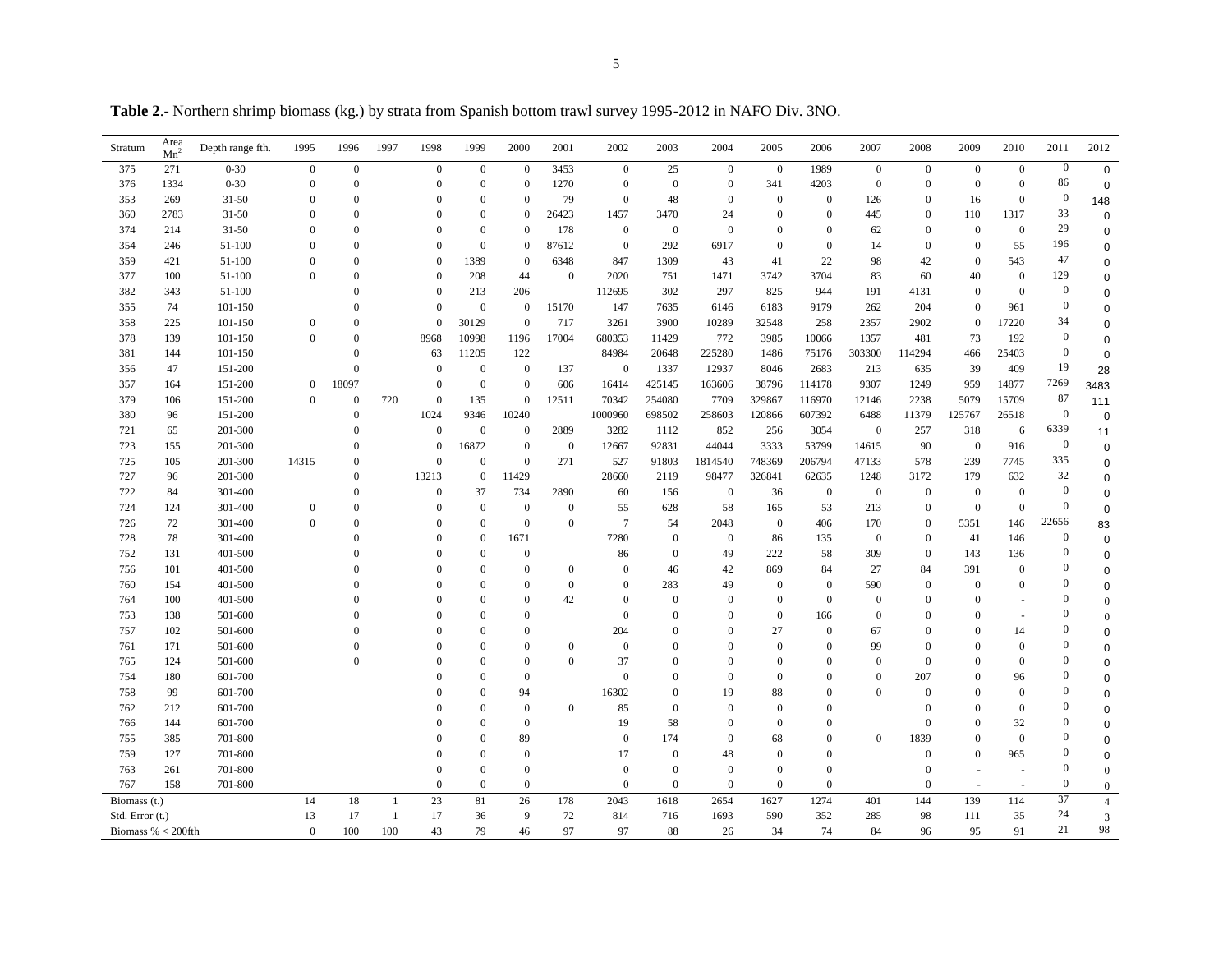|                       | Area               | Depth range |                  |                   |      |                |                            |                  |                  |                  |                  |                  |
|-----------------------|--------------------|-------------|------------------|-------------------|------|----------------|----------------------------|------------------|------------------|------------------|------------------|------------------|
| Stratum               | miles <sup>2</sup> | ft.         | 2003             | 2004              | 2005 | 2006           | 2007                       | 2008             | 2009             | 2010             | 2011             | 2012             |
| 385                   | 2356               | 51-100      | 420              | 175               |      | 2485867        | 2416545                    | 8265541          | 140724           | 12046            | 975              | 4998             |
| 390                   | 1481               | 51-100      | 1014             | 3780              |      | 2577958        | 5404325                    |                  | 317330 37466118  |                  | 145874 15006844  | 6644446          |
| 389                   | 821                | 101-150     |                  | 14397492 41654297 |      | 53639329       | 49120205                   | 74404070         | 25997291         | 21705956         | 8113071          | 2136050          |
| 391                   | 282                | 101-150     | 1116135          | 1299793           |      |                | 3712072 12397477 24948041  |                  | 28071            | 120096           | 979731           | 630153           |
| 387                   | 718                | 151-200     |                  | 17618619 21721973 |      | 29967360       | 11782827 14287154          |                  | 6473372          | 7874303          | 2020             | 49686            |
| 388                   | 361                | 151-200     |                  | 25169595 24779540 |      |                | 32585066 26954928 21602795 |                  | 2348269          | 5096163          | 11940            | 99221            |
| 392                   | 145                | 151-200     | 2821419          | 1866379           |      | 193967         | 1199955                    | 3675300          | 1564098          | 1608469          | 24550            | 118649           |
| 729                   | 186                | 201-300     | 20371            | 1465049           |      | 88481          | 172095                     | 16126            | 11533            | 95976            | 149              | 2618             |
| 731                   | 216                | 201-300     | 2449416          | 1467221           |      | 177357         | 666240                     | 1501056          | 54100            | 1083034          | 92               | $\mathbf{0}$     |
| 733                   | 468                | 201-300     |                  | 4077              |      | 390052         | 3281339                    | 240647           | 6718             | 51397            | 2647             | 799077           |
| 730                   | 170                | 301-400     | $\boldsymbol{0}$ | 876               |      | 1485           | 76                         | 32               | 20               | 581              | 1349             | 596              |
| 732                   | 231                | 301-400     | 34907            | 5643              |      | 14535          | 4723                       | 1905             | 226              | 4266             | 194095           | 285343           |
| 734                   | 228                | 301-400     |                  | 408               |      | 10554          | 136                        | 2144             | 69               | 129              | 4910             | 1553             |
| 741                   | 223                | 401-500     | $\boldsymbol{0}$ | 56                |      | 1379           | $22\,$                     | 486              | $\boldsymbol{0}$ | $\boldsymbol{0}$ | 662              | 189              |
| 745                   | 348                | 401-500     | 17642            | $\boldsymbol{0}$  |      | 1699           | 186                        | 1950             | $\boldsymbol{0}$ | 2716             | 57               | 11202            |
| 748                   | 159                | 401-500     | 292              | 696               |      | 366            | 499                        | 66               | $\boldsymbol{0}$ | 49               | $\boldsymbol{2}$ | $20\,$           |
| 742                   | 206                | 501-600     | $\boldsymbol{0}$ | $\boldsymbol{0}$  |      | 462            | $\mathbf{0}$               | $\boldsymbol{0}$ | $\boldsymbol{0}$ | 1718             | $\boldsymbol{0}$ | $\boldsymbol{0}$ |
| 746                   | 392                | 501-600     | $\boldsymbol{0}$ | $\boldsymbol{0}$  |      | 134            | $\mathbf{0}$               | 74               | $70\,$           | 225              | 1911             | 250              |
| 749                   | 126                | 501-600     | $\boldsymbol{0}$ | 23                |      | 99             | $\overline{0}$             | $\mathbf{0}$     | $\boldsymbol{0}$ | $\boldsymbol{0}$ | 381              | $\mathbf{0}$     |
| 743                   | 211                | 601-700     |                  | $\boldsymbol{0}$  |      | 1020           | $\mathbf{0}$               | 23               | $\boldsymbol{0}$ | $\boldsymbol{0}$ | 32               | $\mathbf{0}$     |
| 747                   | 724                | 601-700     |                  | $\boldsymbol{0}$  |      | 147            | $\overline{0}$             | 41               | 201              | 51               | 108              | $\boldsymbol{0}$ |
| 750                   | 556                | 601-700     |                  | $\mathbf{0}$      |      | 58             | $\overline{0}$             | 132              | 294              | $\boldsymbol{0}$ | 11               | $\mathbf{0}$     |
| 744                   | 280                | 701-800     |                  | $\boldsymbol{0}$  |      | 185            | $\mathbf{0}$               | $\boldsymbol{0}$ | $\boldsymbol{0}$ | $\boldsymbol{0}$ | 308              | $\mathbf{0}$     |
| 751                   | 229                | 701-800     |                  |                   |      | $\overline{0}$ | $\mathbf{0}$               | $\boldsymbol{0}$ | $\boldsymbol{0}$ | $\boldsymbol{0}$ | $\boldsymbol{0}$ | $\boldsymbol{0}$ |
| Biomasa (ton.)        |                    |             | 63647            | 94270             |      | 125850         | 113402                     | 149265           | 74091            | 37803            | 24346            | 10784            |
| Std. Error (tons)     |                    |             | 27126            | 54044             |      | 15484          | 13445                      | 48489            | 37999            | 9836             | 4449             | 3724             |
| Biomass % $<$ 200 fth |                    |             | 96               | 97                |      | 99             | 96                         | 99               | 100              | 97               | 99               | 90               |

| Table 3.- Northern shrimp biomass (kg.) by strata from Spanish bottom trawl survey 2003-2012 in NAFO Div. 3L. |  |  |  |  |  |  |  |  |  |  |  |  |  |  |
|---------------------------------------------------------------------------------------------------------------|--|--|--|--|--|--|--|--|--|--|--|--|--|--|
|---------------------------------------------------------------------------------------------------------------|--|--|--|--|--|--|--|--|--|--|--|--|--|--|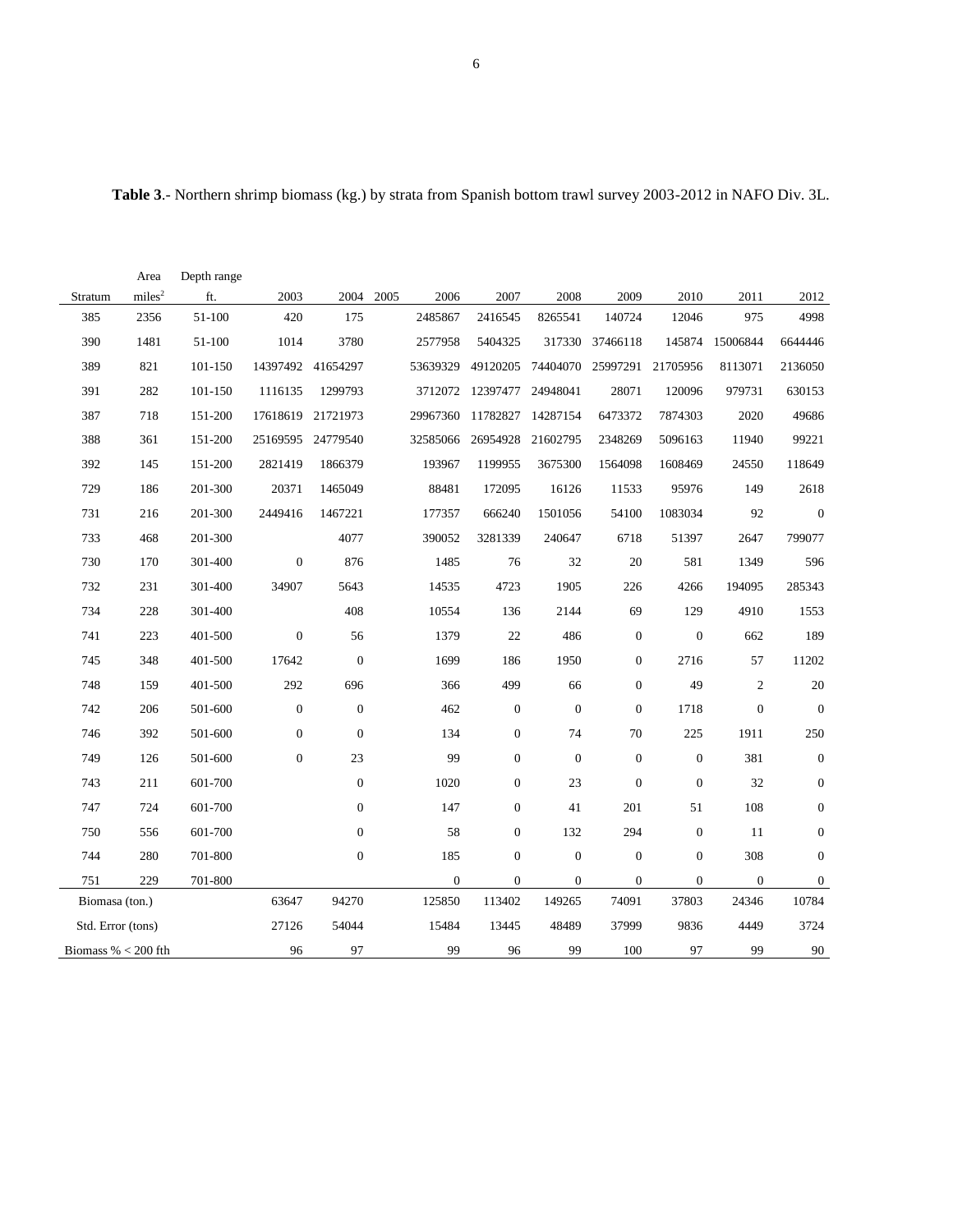| $CL$ (mm) | <b>Males</b>     | <b>Females</b>   | <b>Total</b>     |
|-----------|------------------|------------------|------------------|
| 8         | $\boldsymbol{0}$ | $\boldsymbol{0}$ | $\boldsymbol{0}$ |
| 8.5       | $\boldsymbol{0}$ | $\boldsymbol{0}$ | $\boldsymbol{0}$ |
| 9         | $\boldsymbol{0}$ | $\boldsymbol{0}$ | $\boldsymbol{0}$ |
| 9.5       | $\boldsymbol{0}$ | $\mathbf{0}$     | $\boldsymbol{0}$ |
| 10        | $\boldsymbol{0}$ | $\boldsymbol{0}$ | $\boldsymbol{0}$ |
| 10.5      | $\boldsymbol{0}$ | $\boldsymbol{0}$ | $\boldsymbol{0}$ |
| $1\,1$    | $\boldsymbol{0}$ | $\boldsymbol{0}$ | $\boldsymbol{0}$ |
| 11.5      | $\boldsymbol{0}$ | $\boldsymbol{0}$ | $\boldsymbol{0}$ |
| 12        | $\boldsymbol{0}$ | $\boldsymbol{0}$ | $\boldsymbol{0}$ |
| 12.5      | $\boldsymbol{0}$ | $\boldsymbol{0}$ | $\boldsymbol{0}$ |
| 13        | $\boldsymbol{0}$ | $\boldsymbol{0}$ | $\boldsymbol{0}$ |
| 13.5      | $\boldsymbol{0}$ | $\boldsymbol{0}$ | $\boldsymbol{0}$ |
| 14        | $\boldsymbol{0}$ | $\boldsymbol{0}$ | $\boldsymbol{0}$ |
| 14.5      | $\boldsymbol{0}$ | $\boldsymbol{0}$ | $\boldsymbol{0}$ |
| 15        | $11\,$           | $\boldsymbol{0}$ | $1\,1$           |
| 15.5      | 11               | $\boldsymbol{0}$ | 11               |
| 16        | $\boldsymbol{0}$ | $\boldsymbol{0}$ | $\boldsymbol{0}$ |
| 16.5      | 33               | $\boldsymbol{0}$ | 33               |
| 17        | $\boldsymbol{0}$ | $\mathbf{0}$     | $\boldsymbol{0}$ |
| 17.5      | 11               | $\mathbf{0}$     | 11               |
| 18        | 11               | $\boldsymbol{0}$ | 11               |
| 18.5      | 11               | $\boldsymbol{0}$ | 11               |
| 19        | 47               | $\boldsymbol{0}$ | 47               |
| 19.5      | 44               | $\boldsymbol{0}$ | 44               |
| 20        | 71               | $\boldsymbol{0}$ | 71               |
| 20.5      | 33               | $\boldsymbol{0}$ | 33               |
| 21        | 73               | $\epsilon$       | 79               |
| 21.5      | 11               | 22               | 33               |
| 22        | $\boldsymbol{0}$ | 14               | 14               |
| 22.5      | $\boldsymbol{0}$ | 36               | 36               |
| 23        | $\boldsymbol{0}$ | 18               | 18               |
| 23.5      | $\boldsymbol{0}$ | 55               | 55               |
| 24        | $\boldsymbol{0}$ | 22               | 22               |
| 24.5      | $\boldsymbol{0}$ | 22               | 22               |
| 25        | $\boldsymbol{0}$ | 22               | 22               |
| 25.5      | $\boldsymbol{0}$ | 11               | $1\,1$           |
| 26        | $\boldsymbol{0}$ | 22               | 22               |
| 26.5      | $\boldsymbol{0}$ | $\boldsymbol{0}$ | $\boldsymbol{0}$ |
| 27        | $\boldsymbol{0}$ | $\boldsymbol{0}$ | $\boldsymbol{0}$ |
| 27.5      | $\boldsymbol{0}$ | $\boldsymbol{0}$ | $\boldsymbol{0}$ |
| 28        | $\boldsymbol{0}$ | $\boldsymbol{0}$ | $\boldsymbol{0}$ |
| 28.5      | $\boldsymbol{0}$ | $\boldsymbol{0}$ | $\boldsymbol{0}$ |
| 29        | $\boldsymbol{0}$ | $\boldsymbol{0}$ | $\boldsymbol{0}$ |
| 29.5      | $\boldsymbol{0}$ | $\boldsymbol{0}$ | $\boldsymbol{0}$ |
| 30        | $\boldsymbol{0}$ | $\boldsymbol{0}$ | $\boldsymbol{0}$ |
| 30.5      | $\boldsymbol{0}$ | $\boldsymbol{0}$ | $\boldsymbol{0}$ |
| 31        | $\boldsymbol{0}$ | $\boldsymbol{0}$ | $\boldsymbol{0}$ |
| 31.5      | $\boldsymbol{0}$ | $\boldsymbol{0}$ | $\boldsymbol{0}$ |
|           |                  |                  |                  |
| 32        | $\boldsymbol{0}$ | $\boldsymbol{0}$ | $\boldsymbol{0}$ |
| Total     | 368              | 251              | 620              |
|           | 59%              | 41%              |                  |

**Table 4**.- Northern shrimp size distribution ('000) by sex from Spanish bottom trawl survey 2012 in NAFO Div. 3NO.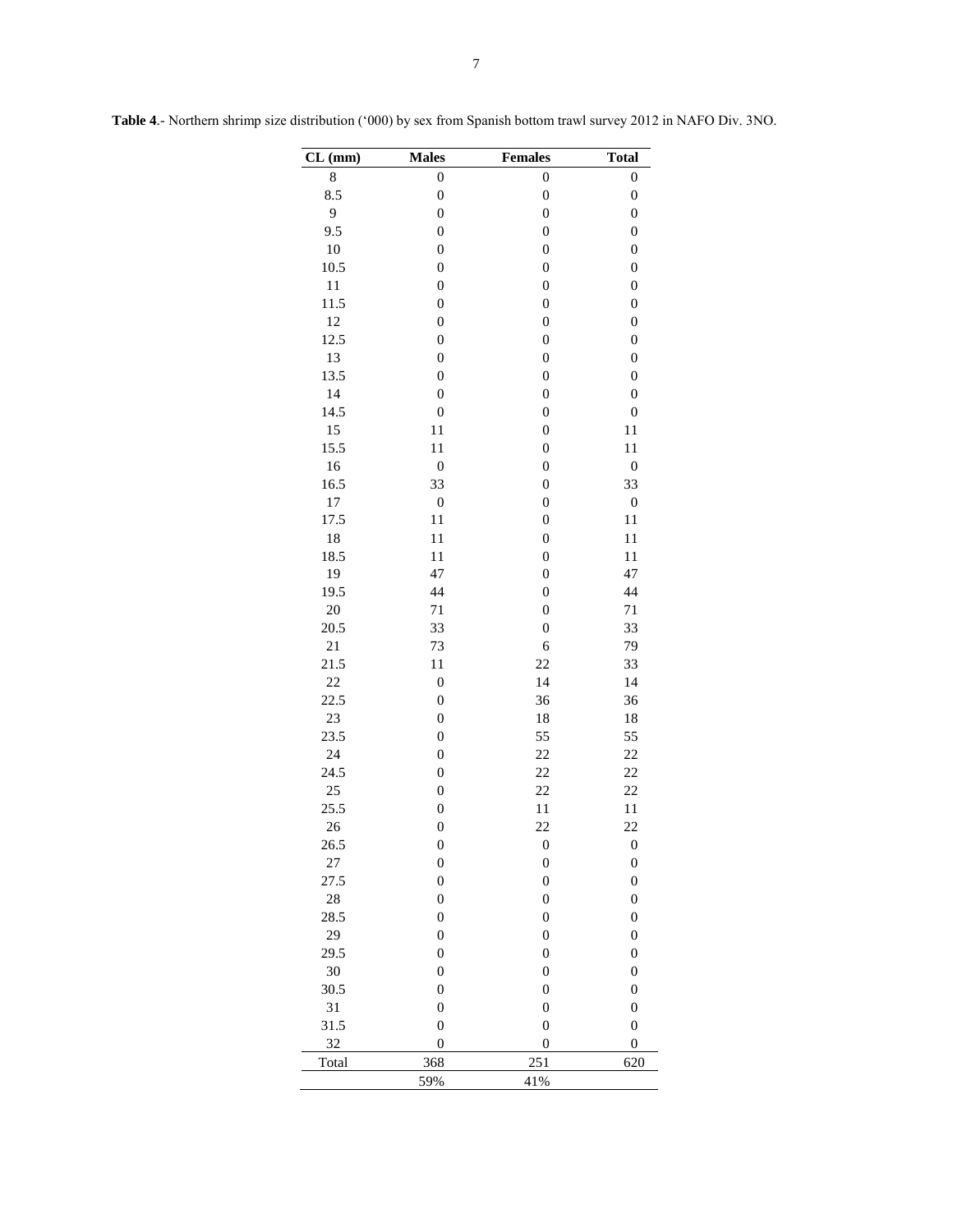| CL (mm) | <b>Males</b>     | <b>Females</b>   | <b>Total</b>     |
|---------|------------------|------------------|------------------|
| 8       | 15               | $\boldsymbol{0}$ | 15               |
| 8.5     | $\mathbf{0}$     | $\boldsymbol{0}$ | $\boldsymbol{0}$ |
| 9       | $\boldsymbol{0}$ | $\boldsymbol{0}$ | $\boldsymbol{0}$ |
| 9.5     | $\overline{0}$   | $\boldsymbol{0}$ | $\boldsymbol{0}$ |
| 10      | $\boldsymbol{0}$ | $\boldsymbol{0}$ | $\boldsymbol{0}$ |
| 10.5    | $\mathbf{0}$     | $\boldsymbol{0}$ | $\boldsymbol{0}$ |
| 11      | $\mathbf{0}$     | $\boldsymbol{0}$ | $\boldsymbol{0}$ |
| 11.5    | $\mathbf{0}$     | $\mathbf{0}$     | $\mathbf{0}$     |
| 12      | 406              | $\mathbf{0}$     | 406              |
| 12.5    | 1227             | $\mathbf{0}$     | 1227             |
| 13      | 1135             | $\boldsymbol{0}$ | 1135             |
| 13.5    | 2433             | $\boldsymbol{0}$ | 2433             |
| 14      | 12948            | $\boldsymbol{0}$ | 12948            |
| 14.5    | 18735            | $\mathbf{0}$     | 18735            |
| 15      | 30723            | 543              | 31266            |
| 15.5    | 25863            | $\boldsymbol{0}$ | 25863            |
| 16      | 14173            | 285              | 14457            |
| 16.5    | 19310            | $\boldsymbol{0}$ | 19310            |
| 17      | 24436            | 497              | 24933            |
| 17.5    | 39607            | 220              | 39828            |
| 18      | 57193            | 3515             | 60709            |
| 18.5    | 55161            | 558              | 55719            |
| 19      | 63749            | 2944             | 66693            |
| 19.5    | 85409            | 2639             | 88048            |
| 20      | 93029            | 1915             | 94945            |
| 20.5    | 96179            | 5248             | 101428           |
| 21      | 105480           | 13279            | 118759           |
| 21.5    | 97879            | 14180            | 112059           |
| 22      | 64730            | 26722            | 91451            |
| 22.5    | 49248            | 46043            | 95292            |
| 23      | 8053             | 60472            | 68524            |
| 23.5    | 10482            | 84981            | 95463            |
| 24      | 3587             | 107611           | 111198           |
| 24.5    | $\mathbf{0}$     | 98703            | 98703            |
| 25      | $\boldsymbol{0}$ | 82379            | 82379            |
| 25.5    | $\mathbf{0}$     | 57625            | 57625            |
| 26      | $\boldsymbol{0}$ | 37398            | 37398            |
| 26.5    | $\boldsymbol{0}$ | 17173            | 17173            |
| 27      | $\boldsymbol{0}$ | 17068            | 17068            |
| 27.5    | $\boldsymbol{0}$ | 8632             | 8632             |
| 28      | $\mathbf{0}$     | 2220             | 2220             |
| 28.5    | 0                | 1063             | 1063             |
| 29      | $\boldsymbol{0}$ | 1204             | 1204             |
| 29.5    | $\boldsymbol{0}$ | 1173             | 1173             |
| 30      | $\mathbf{0}$     | 92               | 92               |
| 30.5    | $\mathbf{0}$     | 61               | 61               |
| 31      | $\boldsymbol{0}$ | $\boldsymbol{0}$ | $\boldsymbol{0}$ |
| 31.5    | $\mathbf{0}$     | $\boldsymbol{0}$ | $\boldsymbol{0}$ |
| 32      | $\mathbf{0}$     | 61               | 61               |
| Total   | 981192           | 696502           | 1677695          |
|         | 58%              | 42%              |                  |

**Table 5**.- Northern shrimp size distribution ('000) by sex from Spanish bottom trawl survey 2012 in NAFO Div. 3L.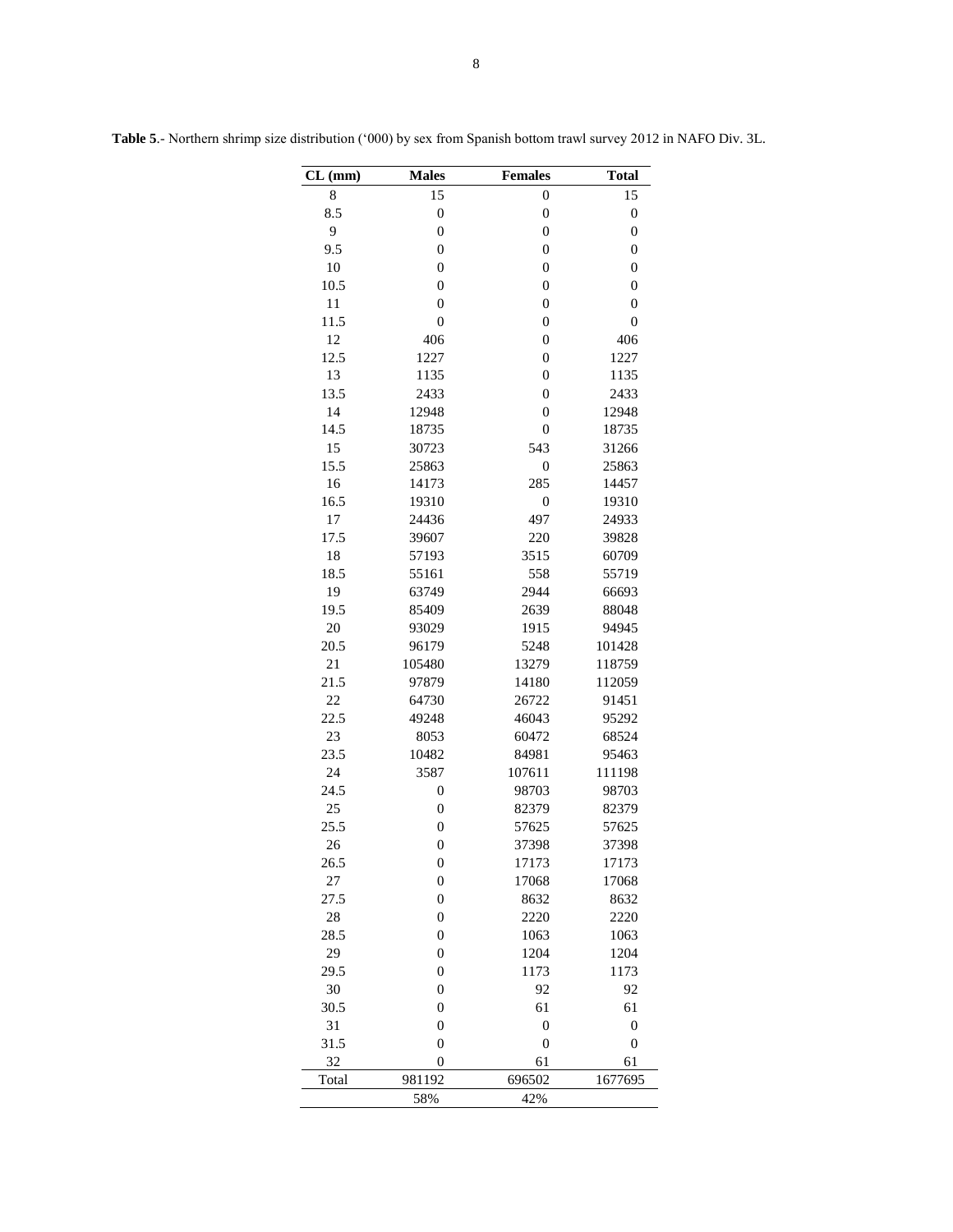|                          | <b>Males</b>   |           |                | <b>Females</b> |
|--------------------------|----------------|-----------|----------------|----------------|
| Age                      | Prop.          | St. Dev.  | Prop.          | St. Dev.       |
| 1                        |                |           |                |                |
| $\sqrt{2}$               | 0.114          | 0.000     |                |                |
| 3                        | 0.254          | 0.001     | 0.014          | 0.000          |
| $\overline{\mathcal{L}}$ | 0.632          | 0.001     | 0.093          | 0.001          |
| 5                        |                |           | 0.807          | 0.001          |
| 6                        |                |           | 0.085          | 0.001          |
| 7                        |                |           |                |                |
| Age                      | <b>Mean CL</b> | St. Dev.  | <b>Mean CL</b> | St. Dev.       |
| 1                        |                |           |                |                |
| $\overline{c}$           | 15.30          | 0.003     |                |                |
| 3                        | 18.49          | 0.005     | 18.91          | 0.013          |
| $\overline{4}$           | 21.11          | 0.003     | 22.15          | 0.013          |
| 5                        |                |           | 24.44          | 0.004          |
| 6                        |                |           | 26.65          | 0.014          |
| 7                        |                |           |                |                |
| Age                      | Sigma          | St. Dev.  | <b>Sigma</b>   | St. Dev.       |
| $\mathbf{1}$             |                |           |                |                |
| $\overline{c}$           | 0.833          | 0.001     |                |                |
| 3                        | 1.007          | Cons. C.V | 0.851          | Fixed C.V      |
| $\overline{4}$           | 1.149          | Cons. C.V | 0.997          | Fixed C.V      |
| 5                        |                |           | 1.100          | Fixed C.V      |
| 6                        |                |           | 1.199          | Fixed C.V      |
| 7                        |                |           |                |                |

**Table 6.** Results of the modal analysis (MIX) by sex and maturity stage Spanish bottom trawl survey 3L 2012.

**Table 7**.-Northern shrimp length-weight relationship by sex, maturity stage and all combined from Spanish bottom trawl survey 2012 in NAFO Div. 3NO and 3L.

|                   | a       | b       | $R^2$   | N    |  |
|-------------------|---------|---------|---------|------|--|
| Division 3NO      |         |         |         |      |  |
| Males             | 0.00935 | 2.104   | 0.81383 | 37   |  |
| Inmature females  | 0.06142 | 1.50702 | 0.64781 | 5    |  |
| Mature females    | 0.00376 | 2.39997 | 0.81981 | 21   |  |
| Ovigerous females |         |         |         |      |  |
| All combined      | 0.00707 | 2.19877 | 0.91237 | 63   |  |
|                   |         |         |         |      |  |
| Division 3L       |         |         |         |      |  |
| Males             | 0.00154 | 2.68261 | 0.94743 | 3835 |  |
| Inmature females  | 0.00041 | 3.11615 | 0.86594 | 494  |  |
| Mature females    | 0.00075 | 2.91638 | 0.87123 | 722  |  |
| Ovigerous females | 0.02621 | 1.79992 | 0.50915 | 202  |  |
| All combined      | 0.00119 | 2.77255 | 0.96611 | 5253 |  |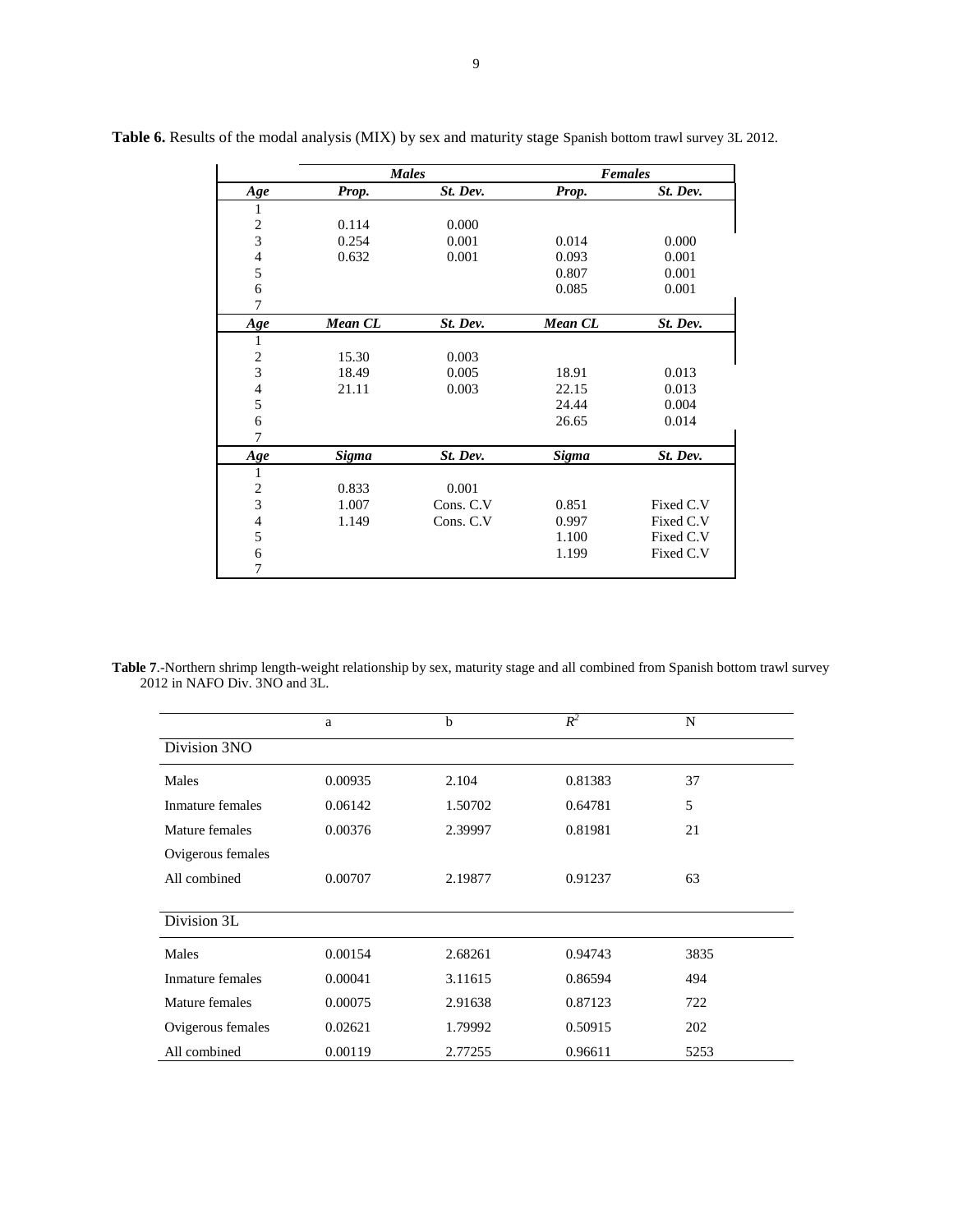

**Figure 1.-** Northern shrimp biomass (tons) and catch (kg) from Spanish research surveys in NAFO Div. 3NO 2001-2012 and 3L 2003-2012.

2002 2003 2004 2005 2006 2007 2008 2009 2010 2011 2012

**Year**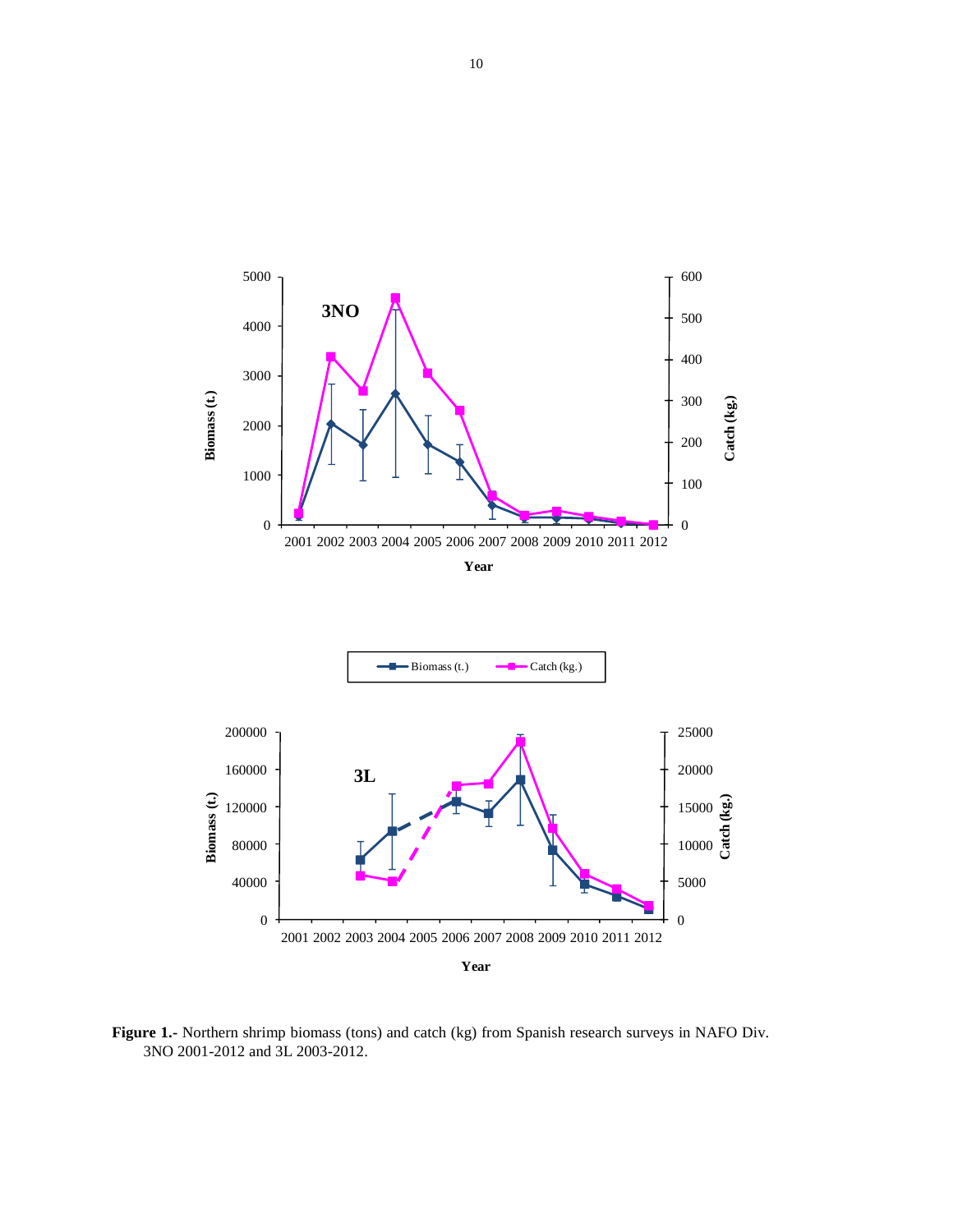

**Figure 2.-** Geographic distribution of Northern shrimp catches from Spanish bottom trawls surveys 2012.